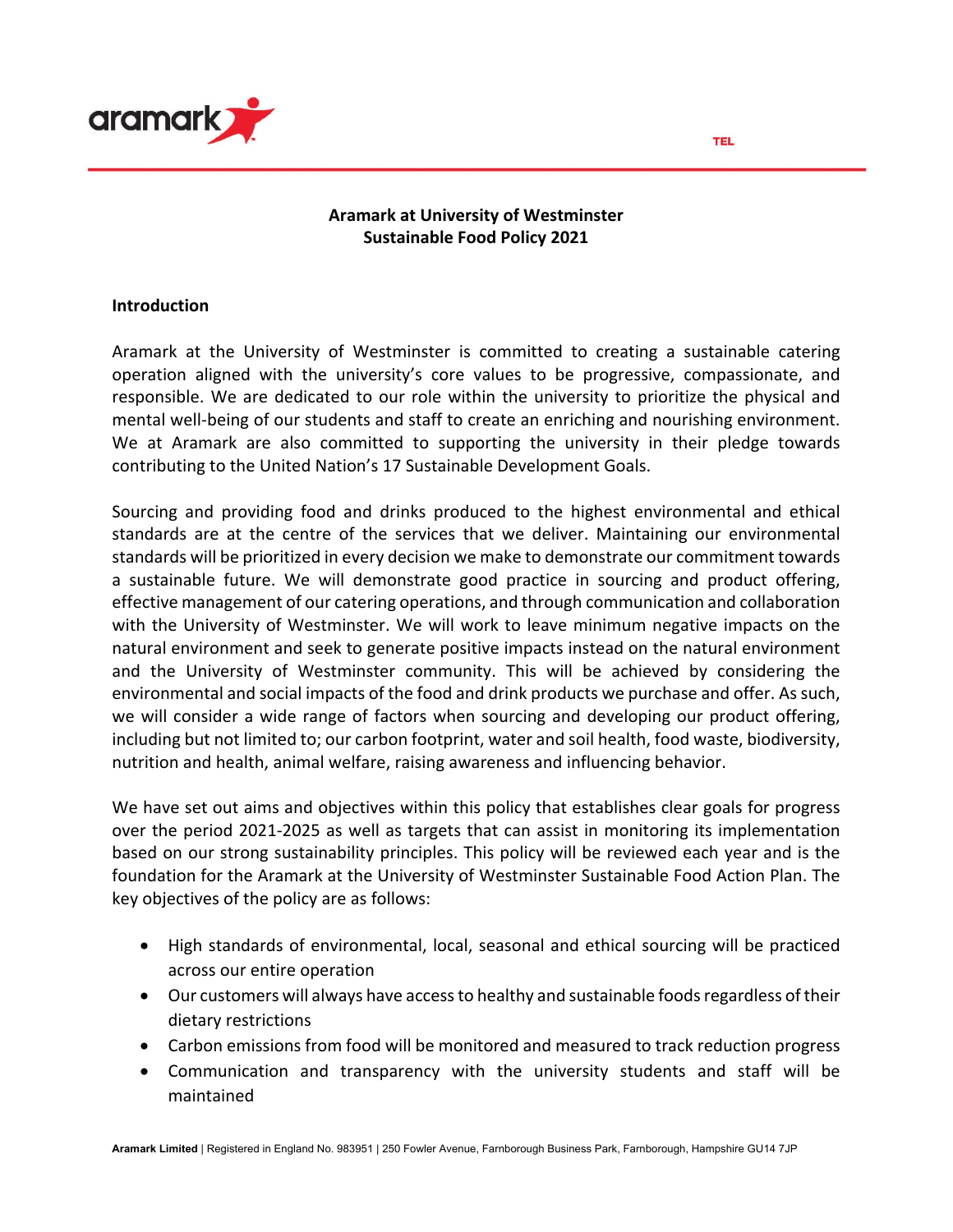### Scope of the Policy

This Policy is focused on the provision and procurement of food in all the catering outlets within the main University of Westminster campuses as well as our hospitality provisions across the entire university:

#### Regent Street

- Gallery Café (53.3 Degrees Coffee)
- Refectory

## Marylebone

- Café Neo (Costa Coffee)
- 53.3 Degrees Coffee
- Refectory

## New Cavendish Street

- 53.3 Degrees Coffee
- Refectory (The Hive)

## Harrow

- Gateway Café (Costa Coffee)
- Forum Café (53.3 Degrees Coffee)
- Refectory

Little Titchfield Street

• Café Neo (Costa Coffee)

#### **Our Food and Drink**

We will maintain high standards of sourcing sustainable and ethical ingredients. We will also aim to source seasonal and local ingredients where possible to support local businesses. We aim to maintain our current environmental accreditations throughout the entirety of our contract with the University of Westminster, including the Food for Life (FFL) Served Here bronze standard, Green Kitchen Standard, Marine Stewardship Council (MSC) Sustainable Fishing accreditation, and Compassion in World Farming Good Egg Awards. We will aim for the Soil Association's FFL Silver Standard by 2023.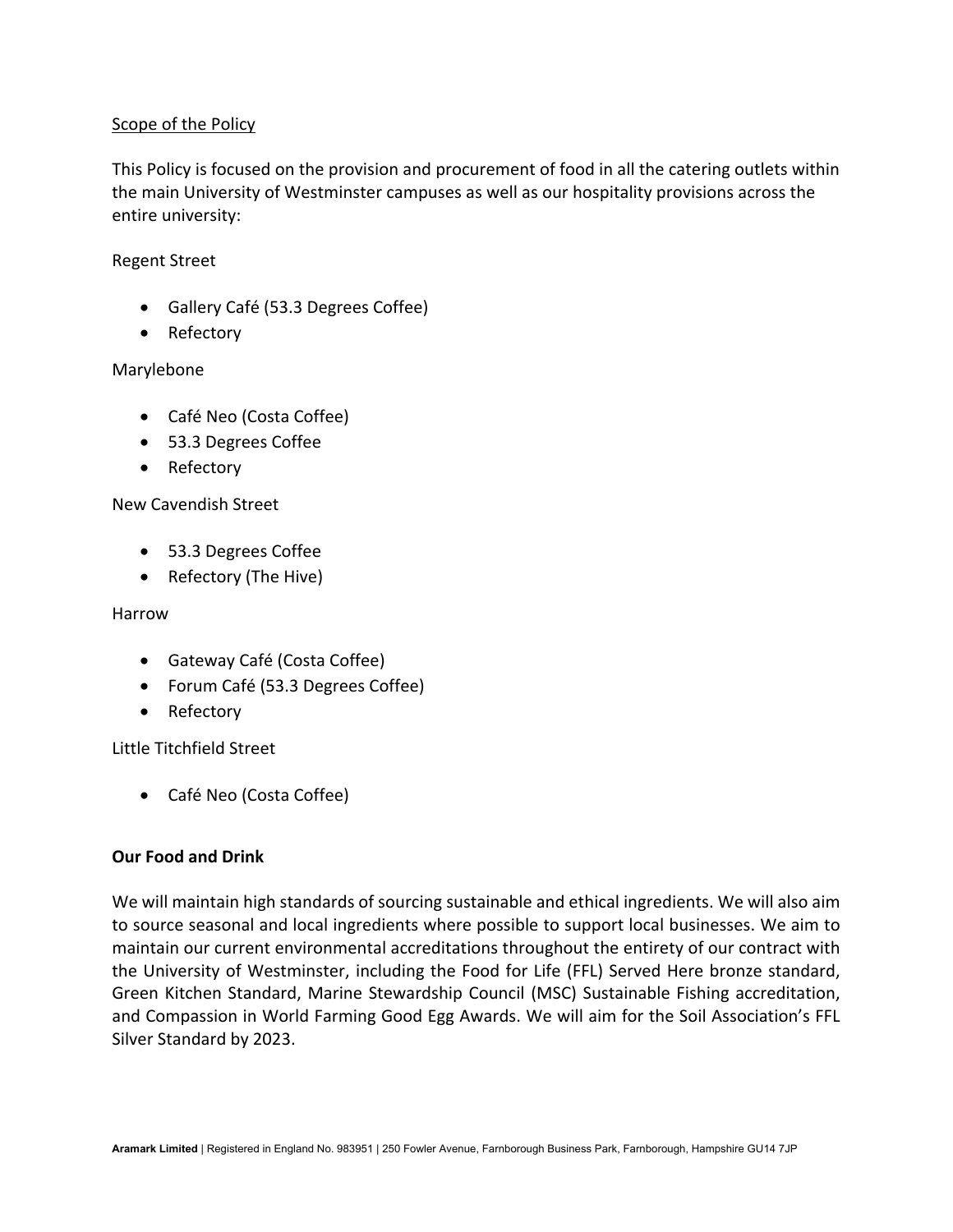## Fruits and Vegetables

We will source local and seasonal produce where possible. We will continue our partnership with the university Sustainability Team to grow fresh herbs and vegetables in the university growing spaces and utilize the harvest in our menus.

For fresh fruits and vegetables that are purchased and delivered, we will aim to source 5% of our fresh produce under the Natural England Entry Level Stewardship or Higher Level Stewardship scheme, Linking Environment and Farming (LEAF) Marque certification, or the Soil Association Organic standard.

## Meat and Dairy

We will continue serving Red Tractor Assurance certified British meat products and will aim to introduce products certified by the Royal Society for the Prevention of Cruelty to Animals (RSPCA) that have been produced under high welfare standards. We also aim to source a minimum of 5% Soil Association certified organic meat and dairy products by 2023. The proportion of organic meat and dairy products served will be aimed to continuously increase over time.

#### Fish

We will continue exclusively serving fish certified by the MSC as sustainable and traceable. We will maintain our signatory status with the Sustainable Fish Cities' pledge to support sustainable fishing and marine protection.

# Palm Oil

Obtaining the Roundtable on Sustainable Palm Oil (RSPO) certification will be taken into consideration after completing a comprehensive review of the criteria set out by the accreditation bodies. We will monitor our use of palm oil in the kitchens. Substitutions to alternative cooking oil products will be made after a full life cycle assessment of said products to prevent further unintentional damage to the environment.

#### Eggs

We will continue serving free-range eggs and maintain our Compassion in World Farming Good Egg certification. We will also aim to serve Soil Association Organic certified free-range eggs where possible.

#### Fairtrade

We will demonstrate our commitment to leaving minimal social, ethical, and environmental impact from our practices by procuring Fairtrade products where possible. We will aim to source 5% Fairtrade Foundation certified products in our coffee and retail range by 2023.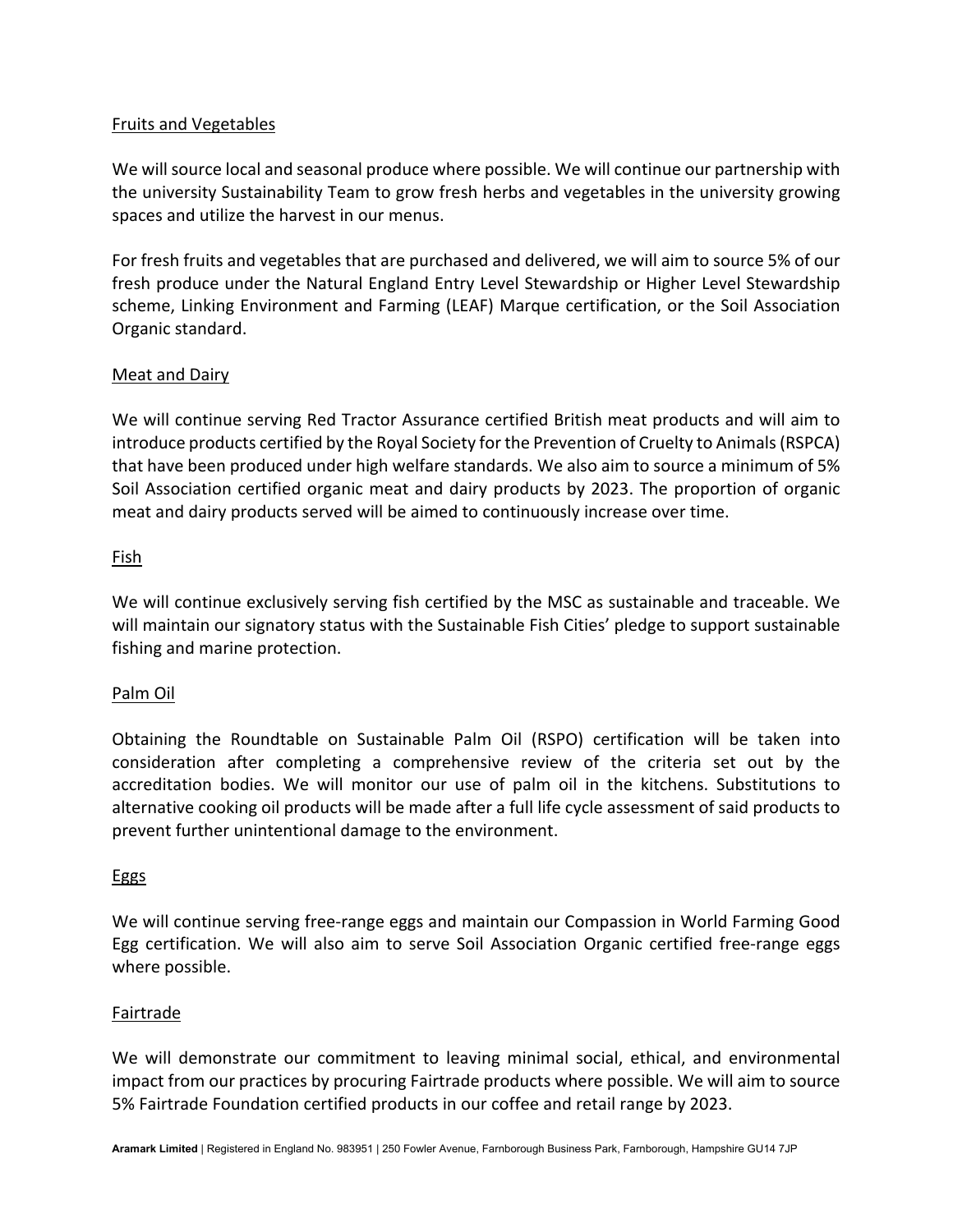### Coffee and Tea

We will continue sourcing Fairtrade certified and ethically produced coffee beans and Soil Association Organic certified tea in our 53.3 Degrees Coffee cafes located in the Harrow, New Cavendish Street, Marylebone, and Regent Street campuses.

#### Drinking-Water

We will continue providing access to clean drinking water through our Hydration Stations located in all our sites with water jugs and glass cups, as well as signage signaling towards the water fountains. We will also continue the sales of reusable water bottles to reduce plastic wastage from single-use plastic water bottle sales.

#### Healthy Diets and Nutrition

Our menu design will be reviewed and revised to include in-season and British produce where possible. Nutritional assessments of the menus will be carried out to provide healthy food options, portion sizes will also be monitored.

We will continue serving vegetarian, vegan, and gluten-free options in all our sites. We will aim to increase our vegetarian and vegan uptake by 10% each year.

#### **Our Practices**

#### Communication, Collaboration and Engagement

We will deliver communications and engagement activities to raise awareness and understanding of sustainable food issues through our website, social media, and on-site through the Sustainability Walls and signage.

We will continue taking part in the University of Westminster Sustainability Team's growing space workshops to engage with the university students and staff in growing our own food. We will also continue working with the University of Westminster Students' Union to engage and collaborate with the student community through campaigns and events in partnership with student groups and societies.

We will also continue maintaining a close relationship with the University of Westminster and its Sustainability Team to ensure that our operation is consistently meeting the sustainability standards of the university.

#### Equality, Diversity, and Inclusion

We at Aramark believe that everyone should have an equal opportunity to enjoy nutritious and sustainable foods at the University of Westminster. We are strongly committed to supporting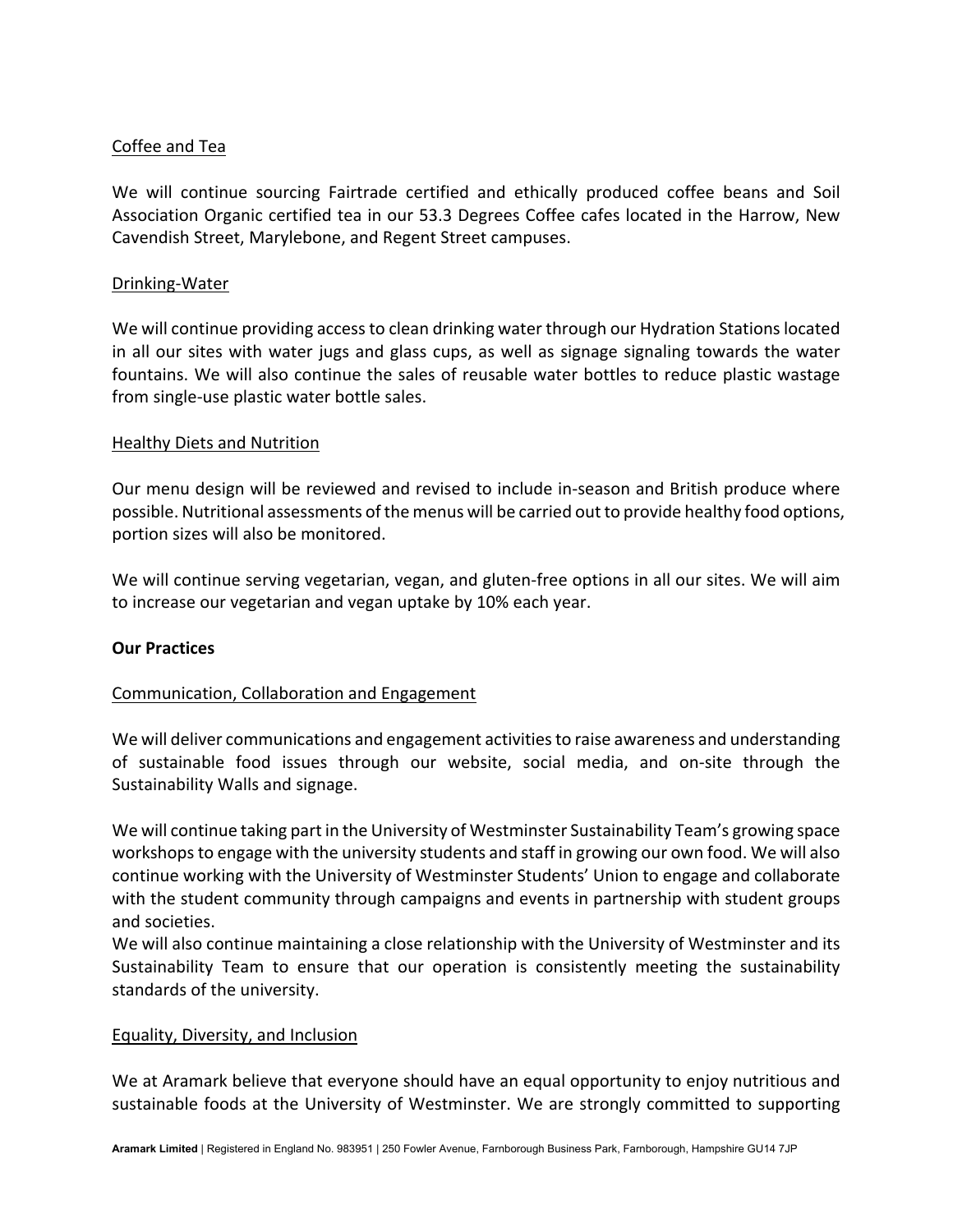equality, diversity, and inclusion (EDI) through our services in our menu design and sourcing methods.

We will continue offering culturally varied menus with options available for those with religious or cultural dietary restrictions in our refectories as a part of our EDI commitment.

We will also continue donating 53.3 pence of every 53.3 kilos of coffee sold from our 53.3 Degrees Coffee outlets to support the local community that produces our coffee beans in Columbia.

#### Carbon Emissions from Food

We will aim to serve less, but higher quality meats in our refectories to reduce our carbon footprint from animal-based products. A comprehensive analysis of our meat dish sales will be carried out to assess the number of meat dishes sold in previous years. We will then aim to reduce the number of meat dishes sold in our refectories by 10% each year according to our findings and increase our offerings on vegetarian and vegan options in our refectories and cafes. We will also list vegetarian and vegan options before the meat-based options in our refectory menus to encourage further uptake of plant-based meals.

The demand for meat and plant-based dishes will be monitored throughout each year. Carbon emission data will be developed for our menus and food items. This data will then be used to calculate emissions from our sales and compare the environmental benefits between animalbased and plant-based options each year. Carbon savings will be calculated following the annual DEFRA conversion factors.

#### Hospitality

We are committed to practicing sustainability in all aspects of our operation, including our hospitality services. Our environmental standards will continue to be reflected on our hospitality services starting from menu design, sourcing, to the products used during the service.

Our hospitality brochure will clearly indicate our sustainability commitments and we will offer a wide range of sustainable options in our menus to encourage our clients to hold events with lower environmental impacts. A wider variety of plant-based and seasonal options will be included in our brochure and will be offered before the meat-based options in our menu listing. Carbon footprint estimates will also be available for our sample menus. The brochure will continue to be offered as an electronic copy to reduce paper waste.

We will continue serving Soil Association certified organic tea and Fairtrade Foundation certified coffee in our services. We will also aim to offer Soil Association certified organic wine in our wine list. Disposable and plastic-free services will be available at the client's request, services requiring disposable cups and cutlery will be provided with plant-based compostable products.